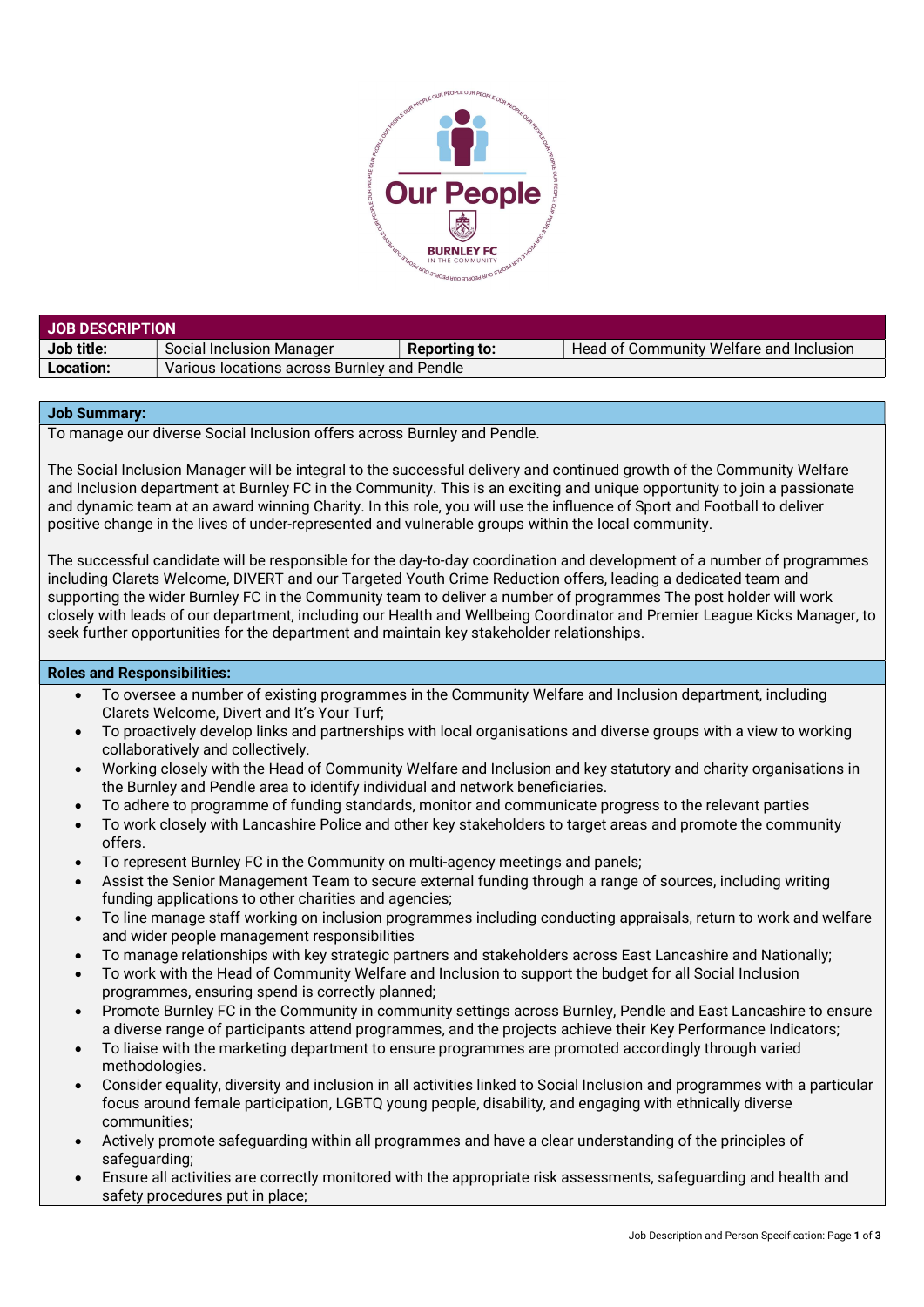

- To work closely with the Head of Community Welfare and Inclusion and other Managers and Co-ordinators in the department to seek new opportunities for programmes and offers;
- To understand and implement the Charity's Safeguarding policy, procedures, and best practice guidelines in your role. To use this understanding to ensure safe working practices, appropriate reporting of concerns and contribute positively to a safe environment.
- To be able to work flexible hours where the role of the job requires. To work towards agreed objectives.
- Comply with all Charity policies.
- Promote the Burnley FC in the Community brand and ethos in a professional, strong, and positive manner.
- Work alongside other team members to support in other areas of the organisation as and when required to promote best practice.
- Hold a commitment to equality and diversity in the workplace.
- Willingness to attend training courses to enhance own professional development including Safeguarding and Equality and Diversity.
- Always demonstrate the Charity's values.

This job description is issued as a guideline to assist you in your duties and is not exhaustive. You may, on occasions, be required to undertake additional or other duties within the context of this job description.

| <b>PERSON SPECIFICATION</b>    |                                                                                                                                                                                                                                                                                                                                                                                                                                                   |                                                                                                                                                                                  |  |  |  |
|--------------------------------|---------------------------------------------------------------------------------------------------------------------------------------------------------------------------------------------------------------------------------------------------------------------------------------------------------------------------------------------------------------------------------------------------------------------------------------------------|----------------------------------------------------------------------------------------------------------------------------------------------------------------------------------|--|--|--|
| <b>CRITERIA</b>                | <b>ESSENTIAL</b>                                                                                                                                                                                                                                                                                                                                                                                                                                  | <b>DESIRABLE</b>                                                                                                                                                                 |  |  |  |
| QUALIFICATIONS                 | Minimum of 2 years' experience<br>$\bullet$<br>working within Community<br>Development or similar role.<br>Appropriate degree/diploma in<br>$\bullet$<br><b>Community Development, Sports</b><br>Development or associated<br>subject, however exceptions will<br>be made for candidates<br>demonstrating a high level of<br>experience.                                                                                                          | Relevant sport qualification(s).<br>Possession of or a willingness<br>to work towards a recognised<br>Management Qualification.<br><b>Background in Crime Reduction</b><br>work. |  |  |  |
| <b>EXPERIENCE &amp; SKILLS</b> | Previous experience in a similar<br>$\bullet$<br>role.<br>Experience of leading and<br>$\bullet$<br>developing staff.<br>Experience of multiple project<br>management.<br>Be able to demonstrate<br>$\bullet$<br>stakeholder relationship<br>management experience<br>An understanding and passion for<br>$\bullet$<br>improving opportunities for<br>disadvantaged people and under-<br>represented groups or individuals<br>in our communities. | Budget management<br>experience.<br>A positive attitude towards<br>professional development and<br>their own learning.<br>Experience of working with<br>young people.            |  |  |  |